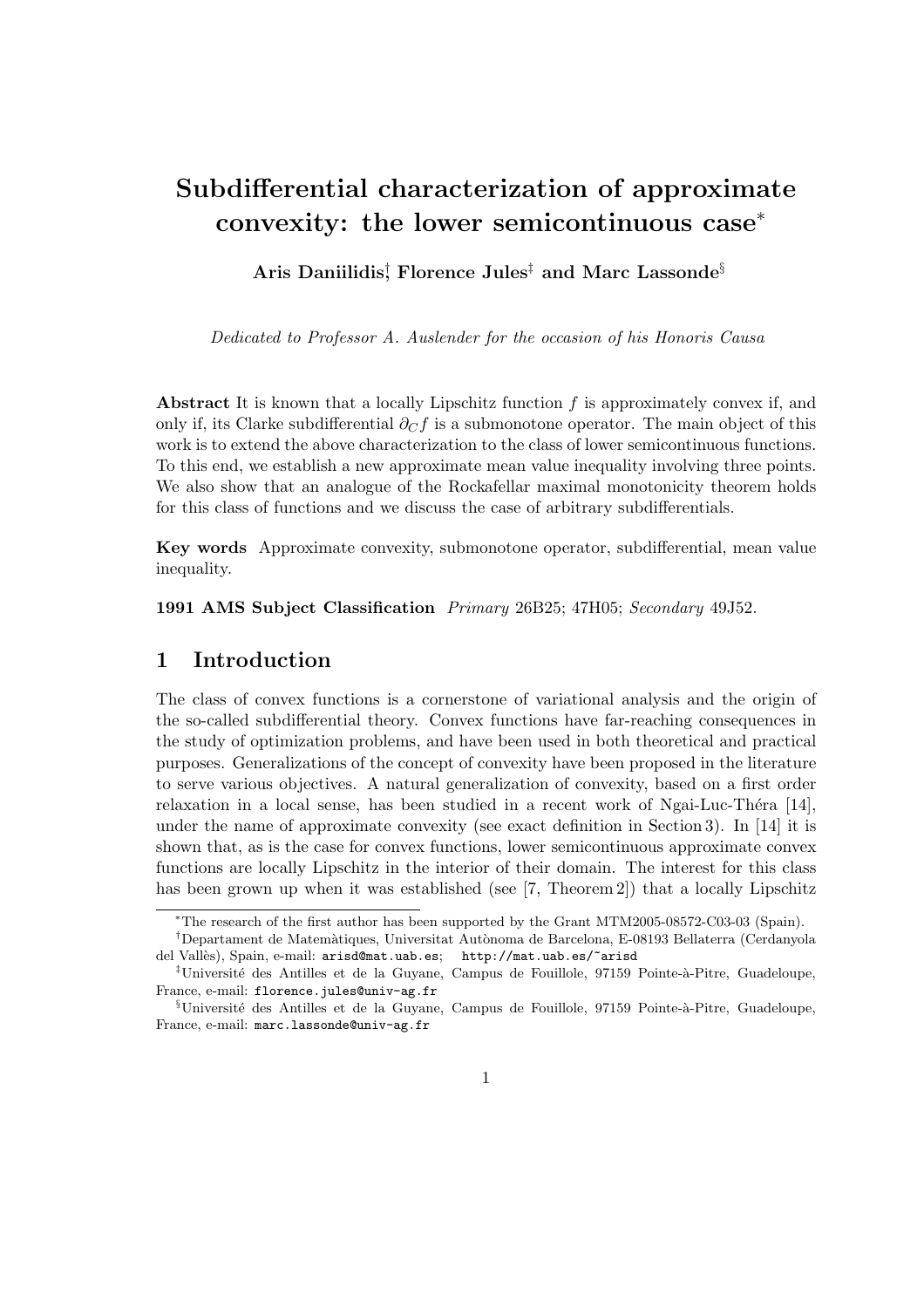function is approximately convex if, and only if, its Clarke subdifferential is submonotone (notion corresponding to a first order relaxation of monotonicity, see exact definition in Section 4). An interesting consequence of this result is that, in finite dimensional spaces, a locally Lipschitz function is approximately convex if, and only if, it is lower- $C^1$  ([19]), that is, locally representable as a maximum of a compactly indexed family of  $C<sup>1</sup>$  functions (see [7, Corollary 3]).

Even if the aforementioned characterization is expected to hold in the general lower semicontinuous case, the techniques employed in [7] are heavily based on the Lebourg mean value theorem (valid only for locally Lipschitz functions) and are not directly extendable to the use of an approximate mean value theorem in the sense of [21] or [1]. In this work, we overcome this difficulty by establishing a new approximate mean value theorem for lower semicontinuous functions, involving simultaneously three points of the segment (see Theorem 1). This turns out to be a powerful tool: not only it allows us to extend the known characterizations of approximate convexity ([7, Theorem 2 and Theorem 13]) from the locally Lipschitz to the lower semicontinuous case (see Theorem 5), but it also provides for free the analogous and well-known characterization of convexity by means of the monotonicity of its Clarke subdifferential, previously established in [5] (for reflexive Banach spaces) and [6] (for the general case). The case of arbitrary subdifferentials is briefly discussed in the last section.

#### 2 A three-points approximate mean value inequality

Throughout, X stands for a real Banach space with norm  $\|\cdot\|$ ,  $S_X$  for its unit sphere,  $X^*$ for its topological dual, and  $\langle \cdot, \cdot \rangle$  for the duality pairing. For  $x, y, z \in X$  we set

$$
d_{[x,y]}(z) := \min_{\bar{z} \in [x,y]} \|\bar{z} - z\|,
$$

where  $[x, y] := \{ \bar{z} \in X \mid \bar{z} = \lambda x + (1 - \lambda)y \text{ for some } \lambda \in [0, 1] \}$  is the closed segment joining x and y. The semi-open segments  $[x, y)$ ,  $(x, y]$  and the open segment  $(x, y)$  are defined analogously. For  $\lambda > 0$  and  $x, y \in X$ , we denote the closed uniform  $\lambda$ -neighborhood of  $[x, y]$  by

$$
B([x, y], \lambda) := \{ z \in X \mid d_{[x, y]}(z) \le \lambda \}.
$$

All the functions  $f : X \to \mathbb{R} \cup \{+\infty\}$  considered in this paper are lower semicontinuous. As usual, we set dom  $f := \{x \in X \mid f(x) < \infty\}$  and, for  $x \in \text{dom } f$ , we write  $x' \to_f x$  to express that  $x' \to x$  and  $f(x') \to f(x)$ . The *Clarke subdifferential* of f is the set-valued operator  $\partial_C f : X \rightrightarrows X^*$  defined for  $x \notin \text{dom } f$  by  $\partial_C f(x) := \emptyset$  and for  $x \in \text{dom } f$  by

$$
\partial_C f(x) := \{ x^* \in X^* \mid \langle x^*, h \rangle \le f'_{CR}(x; h), \forall h \in X \},\tag{1}
$$

where  $f'_{CR}(x;h)$  denotes the *Clarke-Rockafellar subderivative* (see [17]):

$$
f'_{CR}(x; h) := \sup_{\lambda > 0} \limsup_{\substack{t \searrow 0 \\ x' \to f^x}} \inf_{h' \in B(h, \lambda)} \frac{f(x' + th') - f(x')}{t}.
$$
 (2)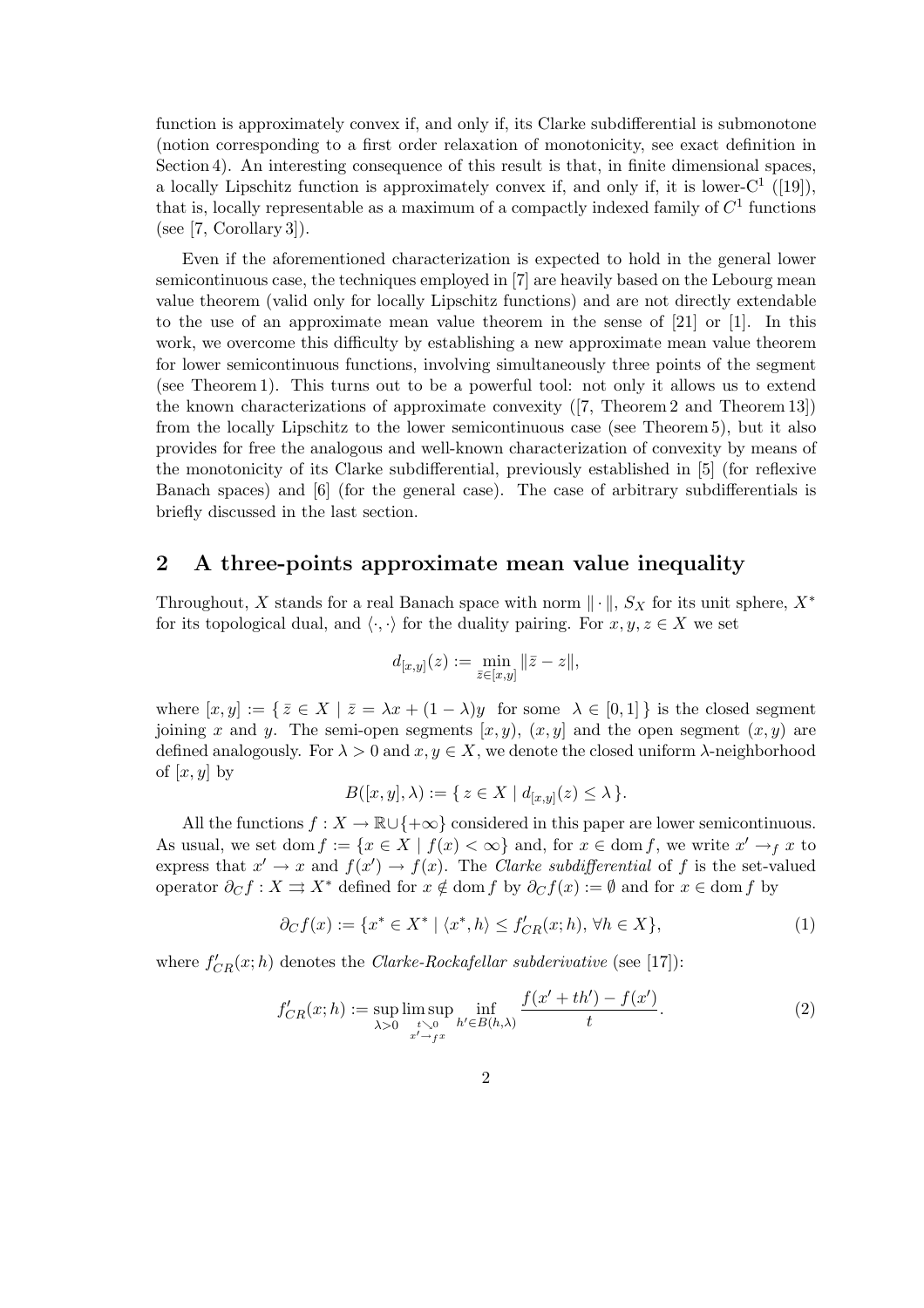Given a set-valued operator  $T : X \rightrightarrows X^*$ , we write  $\text{Dom } T := \{x \in X \mid T(x) \neq \emptyset\}$  for its *domain* and, for the sake of simplicity, we also write  $T$  for its *graph*, that is,

$$
T := \{ (x, x^*) \in X \times X^* \mid x^* \in T(x) \}.
$$

The following property is a special case of the exact sum rule for the Clarke subdifferential (see, e.g., [17, Theorem 2] or [3, Corollary 1 of Theorem 2.9.8]):

**Optimality Property:** If  $\bar{x} \in X$  is a finite local minimum of  $f + \varphi$ , where  $f : X \to Y$  $\mathbb{R}\cup\{+\infty\}$  is lower semicontinuous and  $\varphi: X \to \mathbb{R}$  is convex Lipschitz, then  $0 \in \partial_C f(\bar{x})$  +  $\partial_C\varphi(\bar x)$ .

Combining this property with the Ekeland variational principle [9], one easily obtains (see, e.g., [17, Theorem 7]):

Subdifferential Variational Principle: Let  $f : X \to \mathbb{R} \cup \{+\infty\}$  be lower semicontinuous,  $\varphi: X \to \mathbb{R}$  be convex Lipschitz,  $\lambda > 0$  and  $\sigma > 0$ . If  $\bar{x} \in X$  verifies

$$
(f+\varphi)(\bar{x}) < \inf_{B(\bar{x},\lambda)} (f+\varphi) + \lambda \sigma,
$$

then there exist  $x \in X$ ,  $x^* \in \partial_C f(x)$  and  $y^* \in \partial_C \varphi(x)$  such that

$$
||x - \bar{x}|| < \lambda, \quad (f + \varphi)(x) \le (f + \varphi)(\bar{x}), \quad ||x^* + y^*|| < \sigma.
$$

These tools are crucial for proving the Zagrodny inequality [21], which can be formulated as follows (see, e.g., [1]):

Two Points Approximate Mean Value Inequality: Let  $f: X \to \mathbb{R} \cup \{+\infty\}$  be lower semicontinuous. Let  $x, z \in X$  with  $x \in \text{dom } f$  and  $x \neq z$ , and let  $r \in \mathbb{R}$  such that  $r \leq f(z)$ . Then, there exist  $\bar{x} \in [x, z)$ , and sequences  $\{(x_n, x_n^*)\}_n \subset \partial_C f$  with  $x_n \to f \bar{x}$  such that

$$
\liminf_{n} \langle x_n^*, \frac{z - x_n}{\|z - x_n\|} \rangle \ge \frac{r - f(x)}{\|z - x\|}.
$$

This inequality has proved to be a key tool in nonsmooth analysis and has been used, e.g., for establishing subdifferential criteria for various properties of functions such as Lipschitzness, monotonicity, convexity, integration, etc. (see, e.g., [1, 2, 4, 5, 6, 20] and the references therein). Here, we propose an approximate mean value inequality involving three points on a segment, which turns out to be well suited for establishing subdifferential criteria for approximate convexity (see Section 4).

Theorem 1 (A three points approximate mean value inequality) Let  $f : X \rightarrow$  $\mathbb{R} \cup \{+\infty\}$  be lower semicontinuous. Let  $x, y \in \text{dom } f$  with  $x \neq y$ , and let  $z \in (x, y)$ and  $r \in \mathbb{R}$  such that  $r \leq f(z)$ . Then, there exist  $\bar{x} \in [x, z)$ ,  $\bar{y} \in (z, y]$  and sequences  $\{(x_n, x_n^*)\}_n \subset \partial_C f$  with  $x_n \to_f \bar{x}$ , and  $\{(y_n, y_n^*)\}_n \subset \partial_C f$  with  $y_n \to_f \bar{y}$ , such that

$$
\liminf_{n} \langle x_n^* - y_n^*, \frac{y_n - x_n}{\|y_n - x_n\|} \rangle \ge \frac{r - f(x)}{\|z - x\|} + \frac{r - f(y)}{\|z - y\|}.
$$
\n(3)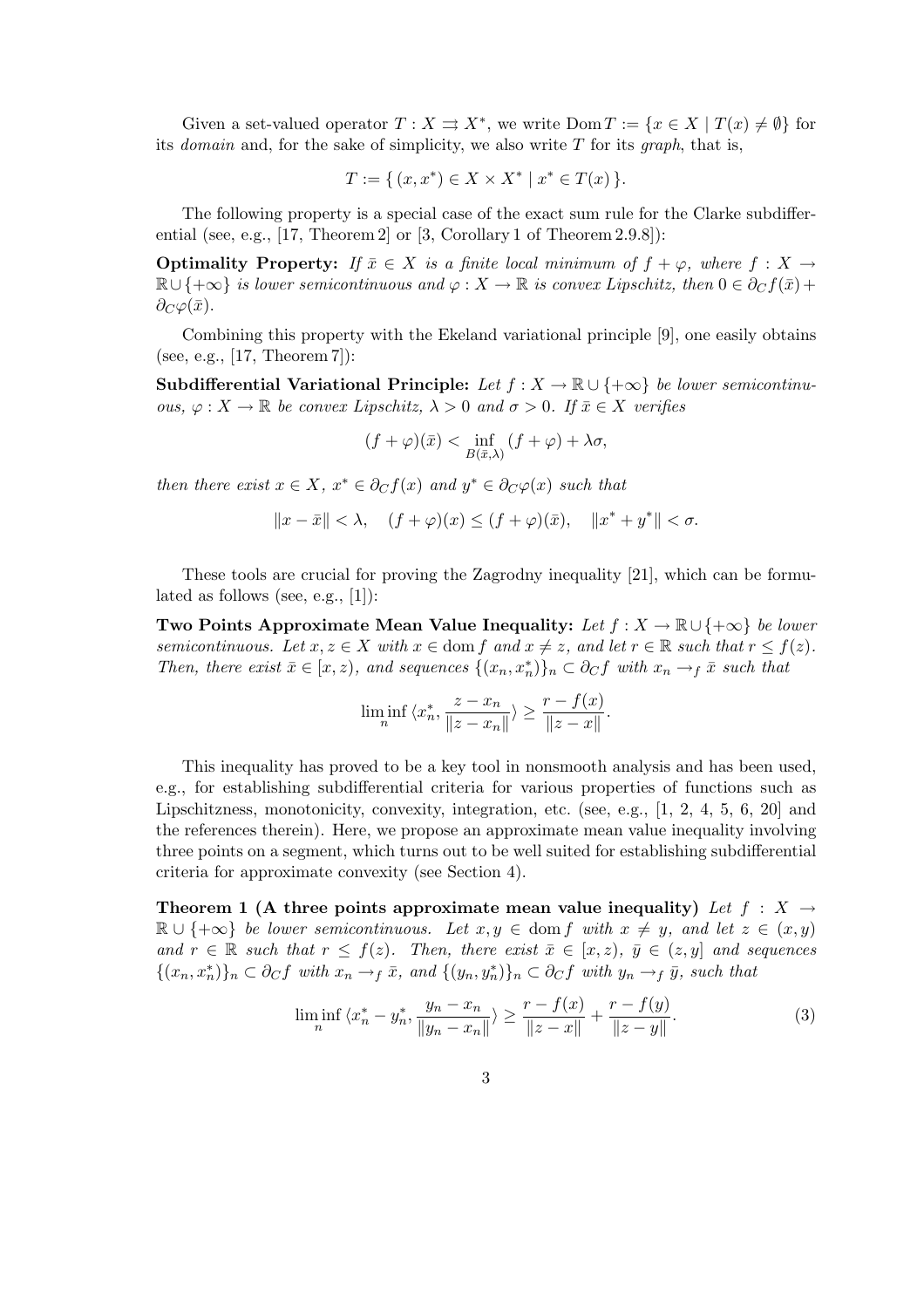**Proof.** We follow the lines of the proof of the Zagrodny approximate mean value inequality as given in [1, Theorem 4.2]. Let  $p^* \in X^*$  be such that  $\langle p^*, z - x \rangle = r - f(x)$ . Consider the function  $h := f - p^*$ . Since h is lower semicontinuous and  $h(x) = f(x) - p^*(x) =$  $r - p^*(z) \leq h(z)$ , there exists  $\bar{x} \in [x, z)$  such that  $h(\bar{x}) = \min_{[x, z]} h$ . For any  $n \in \mathbb{N}$  so large that h is bounded from below on  $B(\bar{x}, 1/n)$  and  $2/n \leq ||z - \bar{x}||$ , let  $\rho_n > 0$  be such that

$$
h(\bar{x}) - 1/n^2 < \inf_{B([x,z],\rho_n)} h,
$$

and let then  $K_n > 0$  be such that

$$
h(\bar{x}) - 1/n^2 < \inf_{B(\bar{x}, 1/n)} h + K_n \rho_n.
$$

It readily follows from the above inequalities that

$$
h(\bar{x}) = (h + K_n d_{[x,z]})(\bar{x}) < \inf_{B(\bar{x},1/n)} (h + K_n d_{[x,z]}) + 1/n^2.
$$

Applying the above Subdifferential Variational Principle, we get sequences  $\{x_n\} \subset X$ ,  $x_n^* \in \partial_C f(x_n)$  and  $\delta_n^* \in \partial_C (K_n d_{[x,z]}) (x_n)$  such that

$$
\begin{cases} \|\bar{x} - x_n\| < 1/n, \\ h(x_n) \le h(x_n) + K_n d_{[x,z]}(x_n) \le h(\bar{x}), \\ \|x_n^* - p^* + \delta_n^*\| < 1/n. \end{cases} \tag{4}
$$

Note that since  $2/n \leq ||z - \bar{x}||$ , the functions  $d_{[x,z]}$  and  $d_{[x,y]}$  have the same restrictions on  $B(\bar{x}, 1/n)$ ; thus we have  $\delta_n^* \in \partial_C (K_n d_{[x,y]})(x_n)$ .

Similarly, taking  $q^* \in X^*$  so that  $\langle q^*, z-y \rangle = r - f(y)$  and working as above, we obtain a point  $\bar{y} \in (z, y]$  and sequences  $\{y_n\} \subset X$ ,  $y_n^* \in \partial_C f(y_n)$  and  $\xi_n^* \in \partial_C (K'_n d_{[z,y]})(y_n)$ , with  $K'_n > 0$ , such that  $\overline{a}$ 

$$
\begin{cases} \|\bar{y} - y_n\| < 1/n, \\ h(y_n) \le h(y_n) + K'_n d_{[z,y]}(y_n) \le h(\bar{y}), \\ \|y_n^* - q^* + \xi_n^*\| < 1/n. \end{cases} \tag{5}
$$

Clearly, we can manage so that  $K'_n = K_n$  and  $\xi_n^* \in \partial_C(K_n d_{[x,y]}) (y_n)$ .

It follows from the first two inequalities in (4) and (5) and the lower semicontinuity of f that  $x_n \to f \bar{x}$  and  $y_n \to f \bar{y}$ . Now, put  $u_n := (y_n - x_n)/||x_n - y_n||$ . From the third inequality in (4) and (5) we derive that

$$
\begin{cases} \langle x_n^*, u_n \rangle - \langle p^*, u_n \rangle + \langle \delta_n^*, u_n \rangle > -1/n, \\ \langle y_n^*, -u_n \rangle - \langle q^*, -u_n \rangle + \langle \xi_n^*, -u_n \rangle > -1/n, \end{cases}
$$

hence, adding these inequalities, we get

$$
\langle x_n^* - y_n^*, u_n \rangle + \langle \delta_n^* - \xi_n^*, u_n \rangle > \langle p^* - q^*, u_n \rangle - 2/n. \tag{6}
$$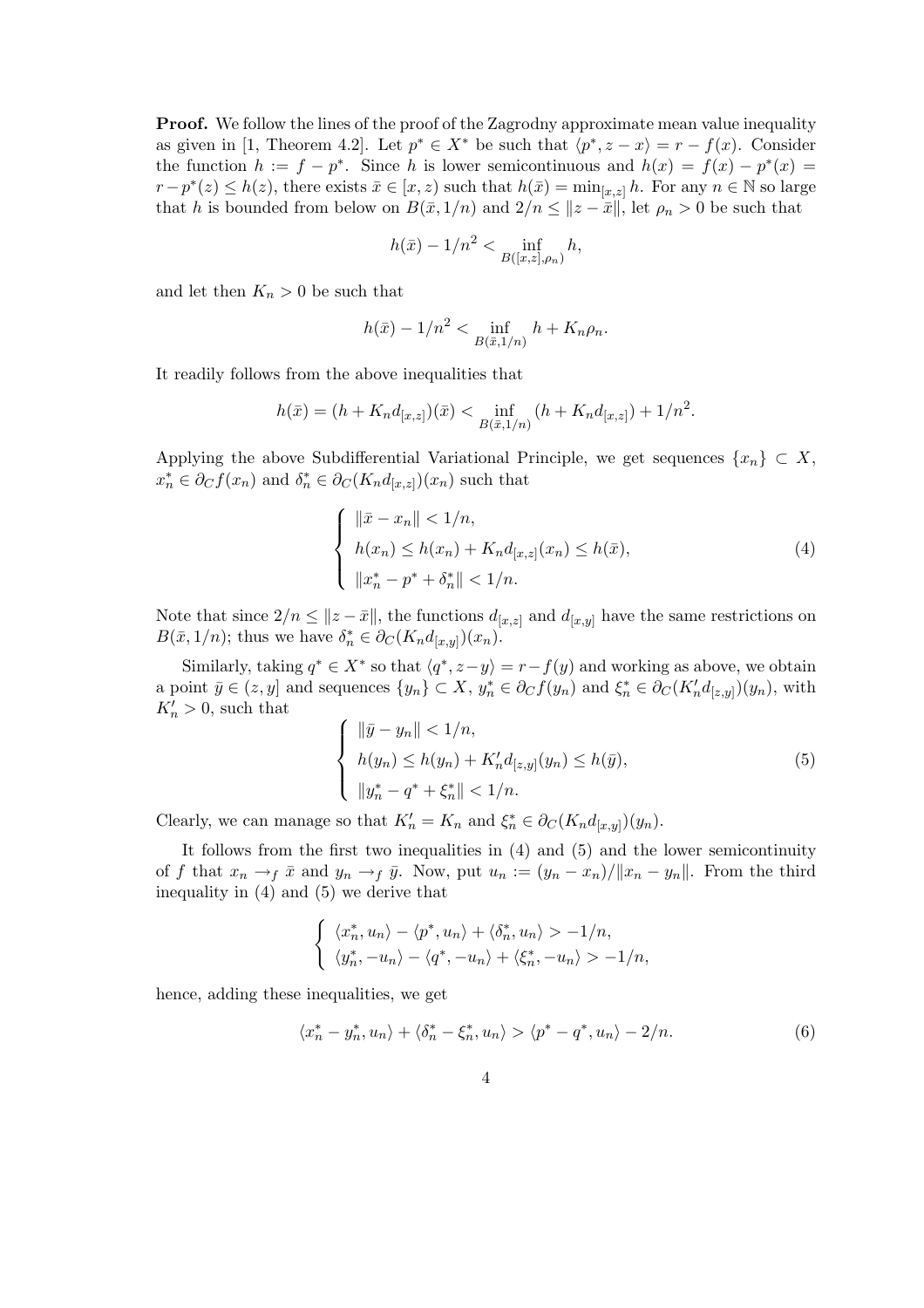Since the pairs  $(x_n, \delta_n^*)$  and  $(y_n, \xi_n^*)$  belong to the monotone operator  $\partial_C(K_n d_{[x,y]})$ (recall that the function  $u \mapsto K_n d_{[x,y]}(u)$  is convex), we have  $\langle \delta_n^* - \xi_n^*, u_n \rangle \leq 0$ , so it follows from (6) that

$$
\langle x_n^* - y_n^*, u_n \rangle > \langle p^* - q^*, u_n \rangle - 2/n. \tag{7}
$$

It remains to observe that the sequence  $\{u_n\}$  converges to

$$
\frac{\bar{y} - \bar{x}}{\|\bar{x} - \bar{y}\|} = \frac{z - x}{\|z - x\|} = -\frac{z - y}{\|z - y\|},
$$

hence passing to the limit in (7) we obtain

$$
\liminf_{n} \langle x_n^* - y_n^*, u_n \rangle \geq \lim_{n} \langle p^* - q^*, u_n \rangle
$$
  
=  $\langle p^*, \frac{z - x}{\|z - x\|} \rangle + \langle q^*, \frac{z - y}{\|z - y\|} \rangle$   
=  $\frac{r - f(x)}{\|z - x\|} + \frac{r - f(y)}{\|z - y\|}.$ 

This completes the proof. ■

### 3 Subdifferential regularity of approximately convex functions

We recall from [14] that a function  $f : X \to \mathbb{R} \cup \{+\infty\}$  is said to be approximately convex at  $x_0 \in X$ , if for every  $\varepsilon > 0$  there exists  $\delta > 0$  (depending on  $x_0$  and  $\varepsilon$ ) such that for all  $x, y \in B(x_0, \delta)$  and all  $t \in (0, 1)$ 

$$
f(tx + (1-t)y) \le tf(x) + (1-t)f(y) + \varepsilon t(1-t) \|x - y\|.
$$
 (8)

A slightly more general notion is considered in [7]. This notion, which appears to be a natural extension in infinite dimensions for the notion of lower- $C<sup>1</sup>$  functions, is obtained by imposing an additional directional constraint for (8):

**Definition 2 (Directional approximate convexity)** A function  $f : X \to \mathbb{R} \cup \{+\infty\}$ is called *directionally approximately convex at*  $x_0 \in X$ , if for every  $d \in S_X$  and  $\varepsilon > 0$  there exists  $\delta > 0$  (depending on d,  $x_0$  and  $\varepsilon$ ) such that for all  $x, y \in B(x_0, \delta)$ , with  $x \neq y$  and  $(x - y)/\|x - y\| \in B(d, \delta)$ , and all  $t \in (0, 1)$ 

$$
f(tx + (1-t)y) \le tf(x) + (1-t)f(y) + \varepsilon t(1-t) \|x - y\|.
$$
 (9)

Equivalently,  $f: X \to \mathbb{R} \cup \{+\infty\}$  is directionally approximately convex at  $x_0 \in X$ , if for every  $d \in S_X$  and  $\varepsilon > 0$  there exists  $\delta > 0$  such that for all  $x, y \in B(x_0, \delta) \cap \text{dom } f$ , with  $x \neq y$  and  $(x - y)/\|x - y\| \in B(d, \delta)$ , and all  $z \in (x, y)$  one has

$$
\frac{f(z) - f(x)}{\|z - x\|} + \frac{f(z) - f(y)}{\|z - y\|} \le \varepsilon.
$$
\n(10)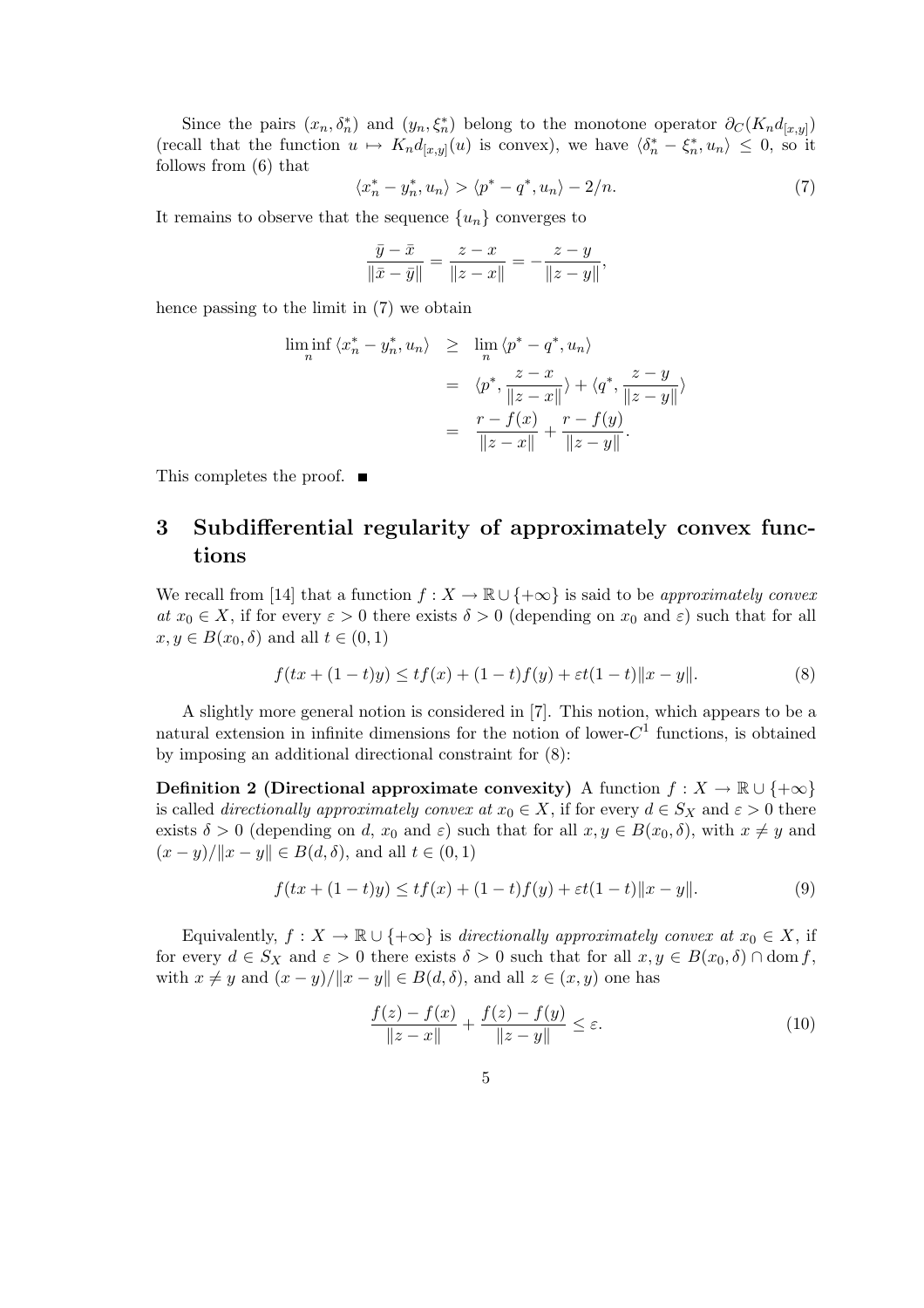We recall that the *Hadamard subdifferential* and the *Fréchet subdifferential* of a function  $f: X \to \mathbb{R} \cup \{+\infty\}$  at point  $x \in \text{dom } f$  are respectively defined by

$$
\partial_H f(x) := \{ x^* \in X^* \mid \langle x^*, h \rangle \le \liminf_{\substack{t \searrow 0 \\ h' \to h}} \frac{f(x + th') - f(x)}{t}, \forall h \in X \},\tag{11}
$$

$$
\partial_F f(x) := \{ x^* \in X^* \mid \liminf_{\|h\| \to 0} \frac{f(x+h) - f(x) - \langle x^*, h \rangle}{\|h\|} \ge 0 \}. \tag{12}
$$

One has  $\partial_F f(x) \subset \partial_H f(x) \subset \partial_C f(x)$ , and the inclusions are strict in general. A function f is called *subdifferentially regular* at x if  $\partial_H f(x) = \partial_C f(x)$  (see [17, 3]). Convex functions are subdifferentially regular at every point: indeed  $\partial_F f(x) = \partial_C f(x)$  whenever f is convex. This fact is refined below, as a consequence of the following proposition:

**Proposition 3 (Clarke-Rockafellar subderivative)** Let  $f : X \to \mathbb{R} \cup \{+\infty\}$  be (directionally) approximately convex at  $x_0 \in X$ . Then, for every  $\epsilon > 0$  (and  $d \in S_X$ ) there exists  $\delta > 0$  such that for all  $x \in B(x_0, \delta) \cap$  dom f and all  $h \neq 0$  so that  $x + h \in B(x_0, \delta)$  $(and h/||h|| \in B(d, \delta)), one has$ 

$$
f'_{CR}(x;h) \le f(x+h) - f(x) + \varepsilon ||h||. \tag{13}
$$

**Proof.** We establish the result for directionally approximately convex  $f$ , the case of approximately convex f being analogous. Let  $\varepsilon > 0$  and  $d \in S_X$ . By Definition 2, there exists  $\delta' > 0$  such that for all  $x', y' \in B(x_0, \delta')$ , with  $x' \neq y'$  and  $(y'-x')/||y'-x'|| \in B(d, \delta')$ , and all  $t \in (0,1)$ ,

$$
f(ty' + (1-t)x') \le tf(y') + (1-t)f(x') + \varepsilon t(1-t) \|y' - x'\|.
$$
 (14)

We show that (13) is verified with  $\delta := \delta'/2$ .

Let  $x \in B(x_0, \delta) \cap \text{dom } f$  and  $h \neq 0$  so that  $x + h \in B(x_0, \delta)$  and  $h/\|h\| \in B(d, \delta)$ . Fix  $t > 0$  and take  $\lambda \in (0, \delta)$  so that  $y \notin B(x, \lambda)$  and

$$
||u|| < \lambda \quad \Rightarrow \quad \left| \left| \frac{h+u}{||h+u||} - \frac{h}{||h||} \right| \right| < \delta.
$$

Now, let  $x' \in B(x, \lambda)$ . Then,

$$
\inf_{h' \in B(h,\lambda)} \frac{f(x'+th') - f(x')}{t} \leq \frac{f(x'+t(h+x-x')) - f(x')}{t}
$$

$$
= \frac{f(t(h+x) + (1-t)x') - f(x')}{t}.
$$

Since  $h+x$  and  $x'$  are in  $B(x_0, \delta')$ , with  $h+x \neq x'$  and  $(h+x-x')/||h+x-x'|| \in B(d, \delta')$ , we may apply (14) to the right-hand side of the above inequality to get

$$
\inf_{h' \in B(h,\lambda)} \frac{f(x'+th') - f(x')}{t} \leq \frac{tf(h+x) + (1-t)f(x') + \varepsilon t(1-t) \|h+x-x'\| - f(x')}{t}
$$
\n
$$
= f(h+x) - f(x') + \varepsilon (1-t) \|h+x-x'\|.
$$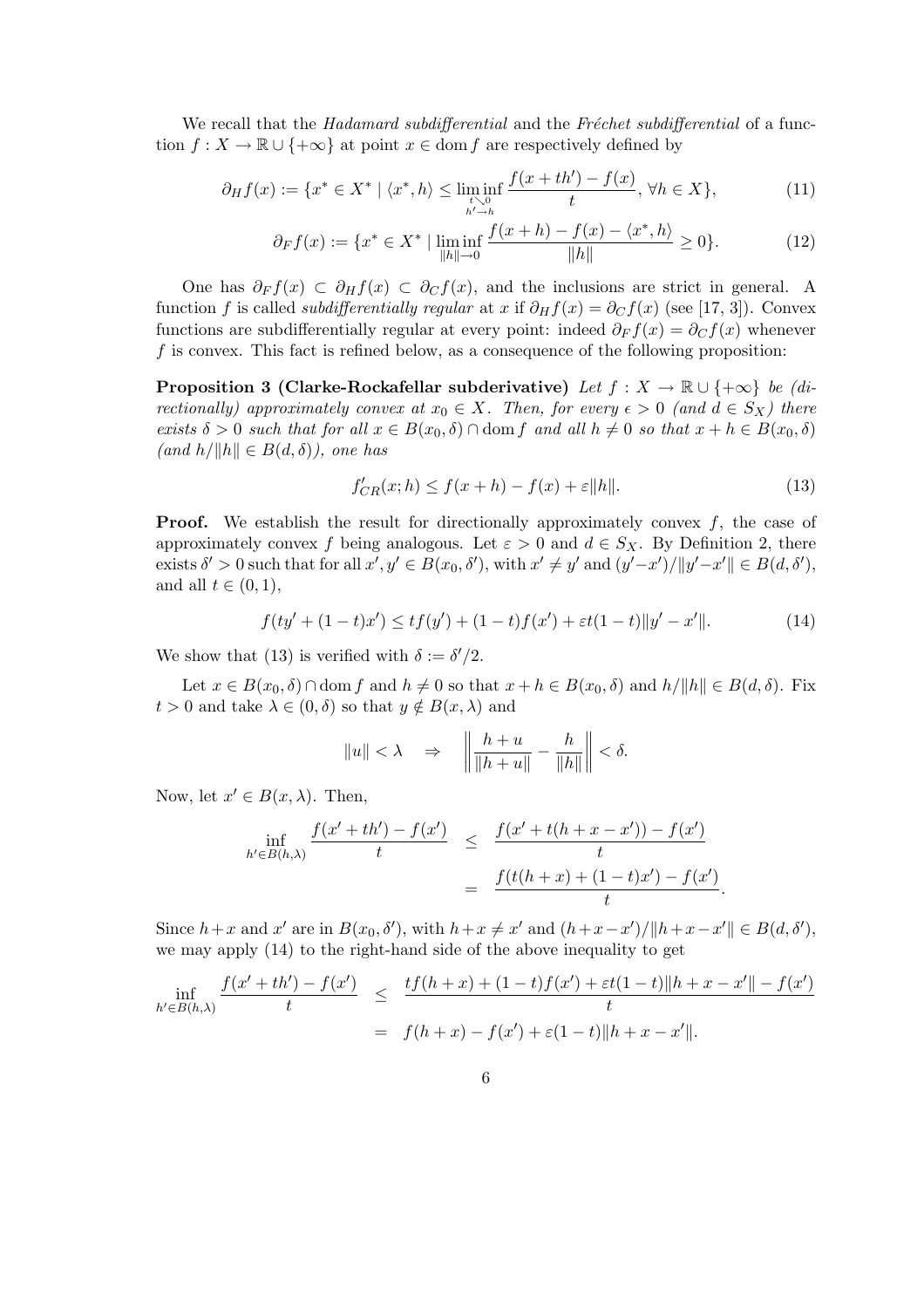It follows that, for any  $\lambda > 0$ ,

$$
\limsup_{\substack{t\searrow 0\\x'\to fx}} \inf_{h'\in B(h,\lambda)} \frac{f(x'+th') - f(x')}{t} \le f(x+h) - f(x) + \varepsilon \|h\|,
$$

hence,  $f'_{CR}(x; h) \le f(x+h) - f(x) + \varepsilon ||h||.$ 

Corollary 3.1 (Subdifferential regularity) If  $f : X \to \mathbb{R} \cup \{+\infty\}$  is approximately convex at  $x_0 \in X$ , then  $\partial_C f(x_0) = \partial_F f(x_0)$ . If f is directionally approximately convex at  $x_0 \in X$ , then  $\partial_C f(x_0) = \partial_H f(x_0)$ .

**Proof.** The first assertion is immediate from Proposition 3 and the definitions of  $\partial_c f(x_0)$ and  $\partial_F f(x_0)$ . To prove the second assertion, let  $x^* \in \partial_C f(x_0)$  and  $d \in S_X$ . Fix  $\epsilon > 0$ and take  $\delta > 0$  so that (13) is satisfied. Then, for d' sufficiently close to d so that  $d'/\|d'\| \in B(d,\delta)$  and for  $t > 0$  sufficiently small so that  $x_0 + td' \in B(x_0,\delta)$  we have

$$
\langle x^*, td' \rangle \le f'_{CR}(x_0; td') \le f(x_0 + td') - f(x_0) + \varepsilon ||td'||.
$$

Dividing by t and letting  $t \searrow 0$  and  $d' \rightarrow d$  give

$$
\langle x^*,d\rangle \leq \liminf_{\substack{t\searrow 0\\d'\to d}}\frac{f(x_0+td')-f(x_0)}{t}+\varepsilon\|d\|.
$$

Since  $\varepsilon > 0$  is arbitrary, we conclude that

$$
\langle x^*, d \rangle \leq \liminf_{\substack{t \searrow 0 \\ d' \to d}} \frac{f(x_0 + td') - f(x_0)}{t},
$$

proving that  $x^* \in \partial_H f(x_0)$ .

Remark. The first assertion in Corollary 3.1 is also given in [14, Theorem 3.6]; the second assertion is proved in [10, Theorem 4.1] for locally Lipschitz functions.

## 4 Subdifferential submonotonicity of approximately convex functions

We recall from [19] (see also [11, 7]) that a set-valued operator  $T : X \rightrightarrows X^*$  is said to be submonotone at  $x_0 \in X$  if for every  $\varepsilon > 0$  there exists  $\delta > 0$  such that for all  $x, y \in B(x_0, \delta)$ and all  $x^* \in T(x)$  and  $y^* \in T(y)$ , one has

$$
\langle x^* - y^*, x - y \rangle \ge -\varepsilon \|x - y\|.\tag{15}
$$

The directional version of this notion, introduced in [10] (see also [8, 7]), reads as follows: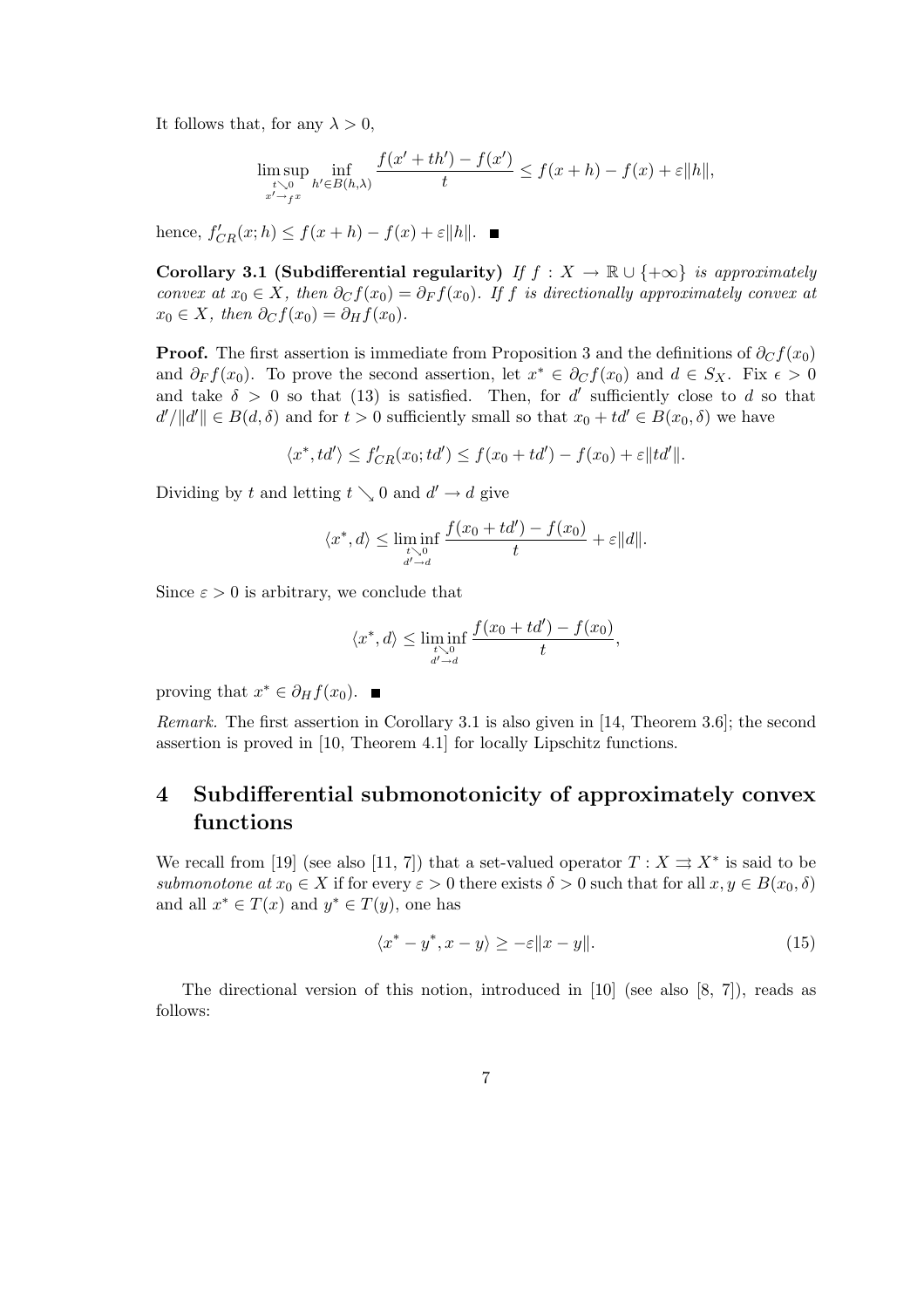**Definition 4 (Directional submonotonicity)** A set-valued operator  $T : X \rightrightarrows X^*$  is called *directionally submonotone at*  $x_0 \in X$  if for every  $d \in S_X$  and  $\varepsilon > 0$  there exists  $\delta > 0$  such that for all  $x, y \in B(x_0, \delta)$ , with  $x \neq y$  and  $(x - y)/\|x - y\| \in B(d, \delta)$ , and all  $x^* \in T(x)$  and  $y^* \in T(y)$ , one has

$$
\langle x^* - y^*, x - y \rangle \ge -\varepsilon \|x - y\|.\tag{16}
$$

It is immediate from Theorem 1 that if  $\partial_{\mathcal{C}} f$  is monotone, then f is convex (this result had been previously established in [5, 6] via less direct arguments). In fact, Theorem 1 enables us to establish a more precise statement<sup>1</sup>:

Theorem 5 (Subdifferential characterization of approximate convexity) Let  $f$ :  $X \to \mathbb{R} \cup \{+\infty\}$  be lower semicontinuous and let  $x_0 \in X$ . The following are equivalent:

- (i) f is (directionally) approximately convex at  $x_0$ ;
- (ii)  $\partial_C f$  is (directionally) submonotone at  $x_0$ .

**Proof.** We shall establish the equivalence between directional approximate convexity of f and directional submonotonicity of  $\partial_{\mathcal{C}} f$ . The equivalence between approximate convexity of f and submonotonicity of  $\partial_{\mathcal{C}} f$  can be proved analogously.

(i)  $\Rightarrow$  (ii). Let  $d \in S_X$  and  $\varepsilon > 0$ . By Proposition 3 there is  $\delta > 0$  such that for all  $x, y \in B(x_0, \delta) \cap \text{dom } f$ , with  $x \neq y$  and  $(x - y)/\|x - y\| \in B(d, \delta) \cup B(-d, \delta)$ , one has

$$
f'_{CR}(x; y - x) \le f(y) - f(x) + (\varepsilon/2) \|x - y\|,
$$

and

$$
f'_{CR}(y; x - y) \le f(x) - f(y) + (\varepsilon/2) \|x - y\|.
$$

Adding these inequalities, we obtain that, for all  $x^* \in \partial_C f(x)$  and all  $y^* \in \partial_C f(y)$ ,

$$
\langle x^*-y^*,y-x\rangle\leq f_{CR}'(x;y-x)+f_{CR}'(y;x-y)\leq \varepsilon\|x-y\|,
$$

proving that is  $\partial_{\mathcal{C}} f$  directionally submonotone at  $x_0$ .

(ii)  $\Rightarrow$  (i). Let  $d \in S_X$  and  $\varepsilon > 0$ . By Definition 4 of directional submonotonicity, there exists  $\delta' > 0$  such that for all  $x, y \in B(x_0, \delta')$ , with  $x \neq y$  and  $(x - y)/||x - y|| \in B(d, \delta')$ , and all  $x^* \in T(x)$  and  $y^* \in T(y)$ , it holds

$$
\left\langle x^* - y^*, \frac{y - x}{\|x - y\|} \right\rangle \le \varepsilon. \tag{17}
$$

To prove (i), we show that (10) is verified with  $\delta := \delta'/2$ . Let  $x, y \in B(x_0, \delta) \cap \text{dom } f$ , with  $x \neq y$  and  $(x-y)/||x-y|| \in B(d, \delta)$ , and let  $z \in (x, y)$  and  $r \in \mathbb{R}$  such that  $r \leq f(z)$ .

<sup>&</sup>lt;sup>1</sup>One of the referees has pointed out that part of the subdifferential characterization of Theorem 5 (namely, the case of approximately convex functions) has been recently established in [15]. We thank the referee for this remark.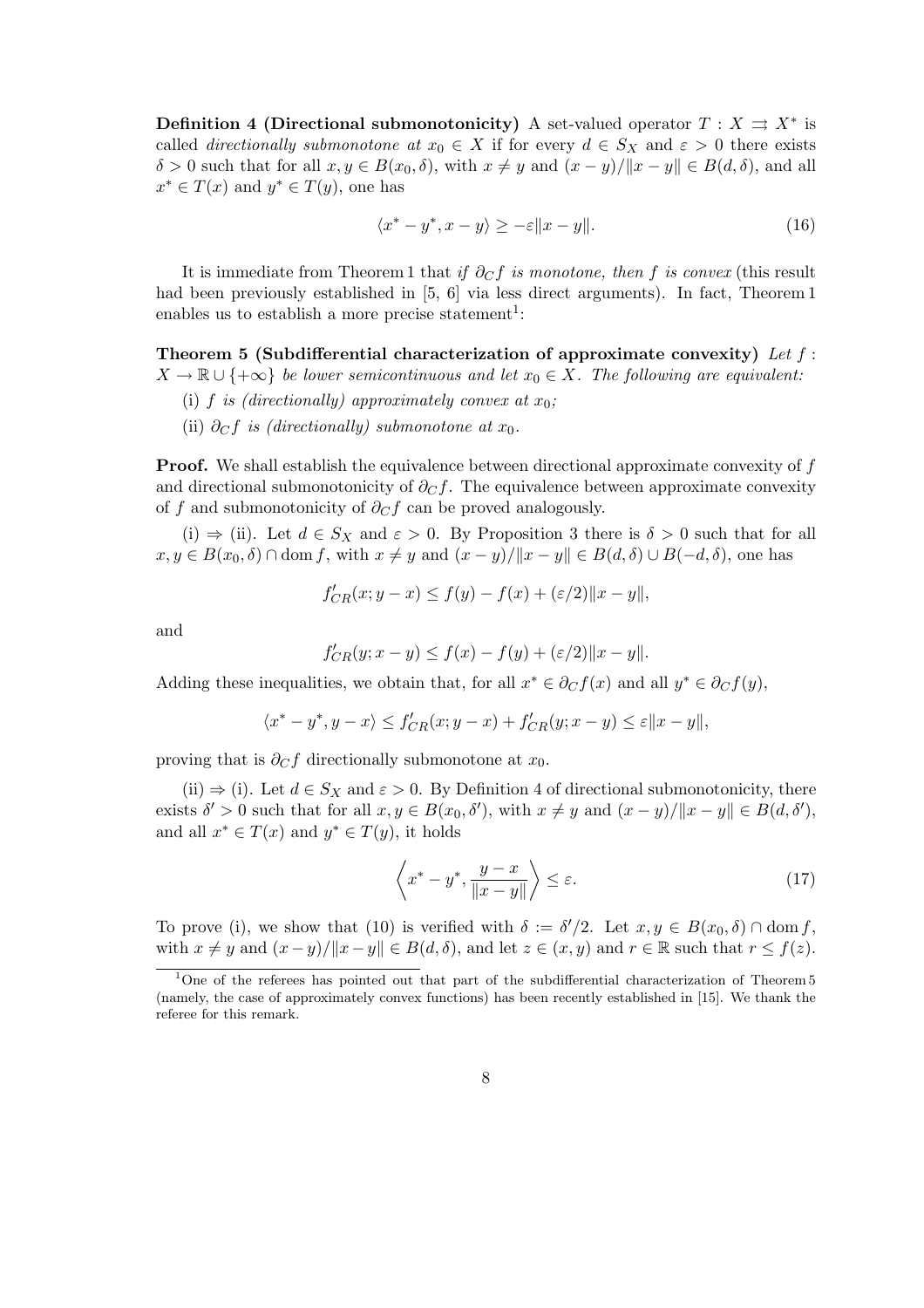According to Theorem 1, there exist  $\bar{x} \in [x, z)$ ,  $\bar{y} \in (z, y]$  and sequences  $\{(x_n, x_n^*)\}_n \subset \partial_C f$ with  $x_n \to_f \bar{x}$ , and  $\{(y_n, y_n^*)\}_n \subset \partial_C f$  with  $y_n \to_f \bar{y}$ , such that

$$
\liminf_{n} \langle x_n^* - y_n^*, \frac{y_n - x_n}{\|y_n - x_n\|} \rangle \ge \frac{r - f(x)}{\|z - x\|} + \frac{r - f(y)}{\|z - y\|}.
$$
\n(18)

Since  $\bar{x}, \bar{y} \in B(x_0, \delta)$  and  $(\bar{x} - \bar{y})/||\bar{x} - \bar{y}|| = (x - y)/||x - y|| \in B(d, \delta)$ , for n sufficiently large we have  $x_n, y_n \in B(x_0, \delta')$  and  $(x_n - y_n)/||x_n - y_n|| \in B(d, \delta')$ , so by (17) and (18)

$$
\frac{r - f(x)}{\|z - x\|} + \frac{r - f(y)}{\|z - y\|} \le \varepsilon.
$$

Since  $r \leq f(z)$  is arbitrary, we conclude that (10) is verified.  $\blacksquare$ 

Remark. For locally Lipschitz functions, Theorem 5 is proved in [7, Theorem 2 and Theorem 13].

A fundamental theorem of Rockafellar [16] asserts that if f is convex and lower semicontinuous with dom  $f \neq \emptyset$ , then  $\partial_{C}f$  is maximal monotone. An analogous result holds for the class of directionally approximately convex functions. A set-valued operator  $T: X \rightrightarrows X^*$  is said to be maximal directionally submonotone at  $x_0 \in X$  if it is directionally submonotone at  $x_0$  and there is no operator  $S : X \rightrightarrows X^*$  directionally submonotone at  $x_0$  such that  $T(x) \subset S(x)$  for every x in some neighborhood of  $x_0$  and  $T(x_0) \neq S(x_0)$ . (This definition is a pointwise version of the definition given in [8] for locally bounded directionally submonotone operators defined on a nonempty open subset  $U$  of  $X$ , see also [8, Proposition 9].)

Theorem 6 (Maximal submonotonicity of  $\partial_C f$ ) Let  $f : X \to \mathbb{R} \cup \{+\infty\}$  be lower semicontinuous and let  $x_0 \in \text{dom } f$ . If  $\partial_C f$  is directionally submonotone at  $x_0$ , then  $\partial_C f$ is actually maximal directionally submonotone at  $x_0$ .

Proof. The proof is based on the Zagrodny approximate mean value inequality, as is the proof of the Rockafellar maximal monotonicity theorem proposed in [1, Theorem 5.6], following an idea of Simons [18]. Let  $S : X \rightrightarrows X^*$  be directionally submonotone at  $x_0$ such that  $\partial_C f(x) \subset S(x)$  for every x in some neighborhood of  $x_0$ . Let  $x^* \notin \partial_C f(x_0)$ . We have to show that  $x^* \notin S(x_0)$ . Without loss of generality (replacing f by  $f - x^*$  and S by  $S - x^*$ , we may assume that  $x^* = 0$ . Since  $0 \notin \partial_C f(x_0)$ , we have  $0 \notin \partial_H f(x_0)$ , hence there exist  $d \in S_X$ ,  $\varepsilon > 0$ , and sequences  $t_n \searrow 0$  and  $d_n \to d$  such that

$$
f(x_0) - f(x_0 + t_n d_n) > \varepsilon t_n. \tag{19}
$$

Combining this inequality with the Two Points Approximate Mean Value Inequality on the segment  $[x_0+t_nd_n, x_0]$  (see Section 2), we obtain  $\bar{y}_n \in [x_0+t_nd_n, x_0), y_n \in B(\bar{y}_n, \|\bar{y}_n-\$  $x_0 \| / n$  and  $y_n^* \in \partial_C f(y_n) \subset S(y_n)$  such that

$$
\langle y_n^*, \frac{x_0 - y_n}{\|x_0 - y_n\|} \rangle > \frac{\varepsilon t_n}{\|t_n d_n\|} = \frac{\varepsilon}{\|d_n\|}.
$$
 (20)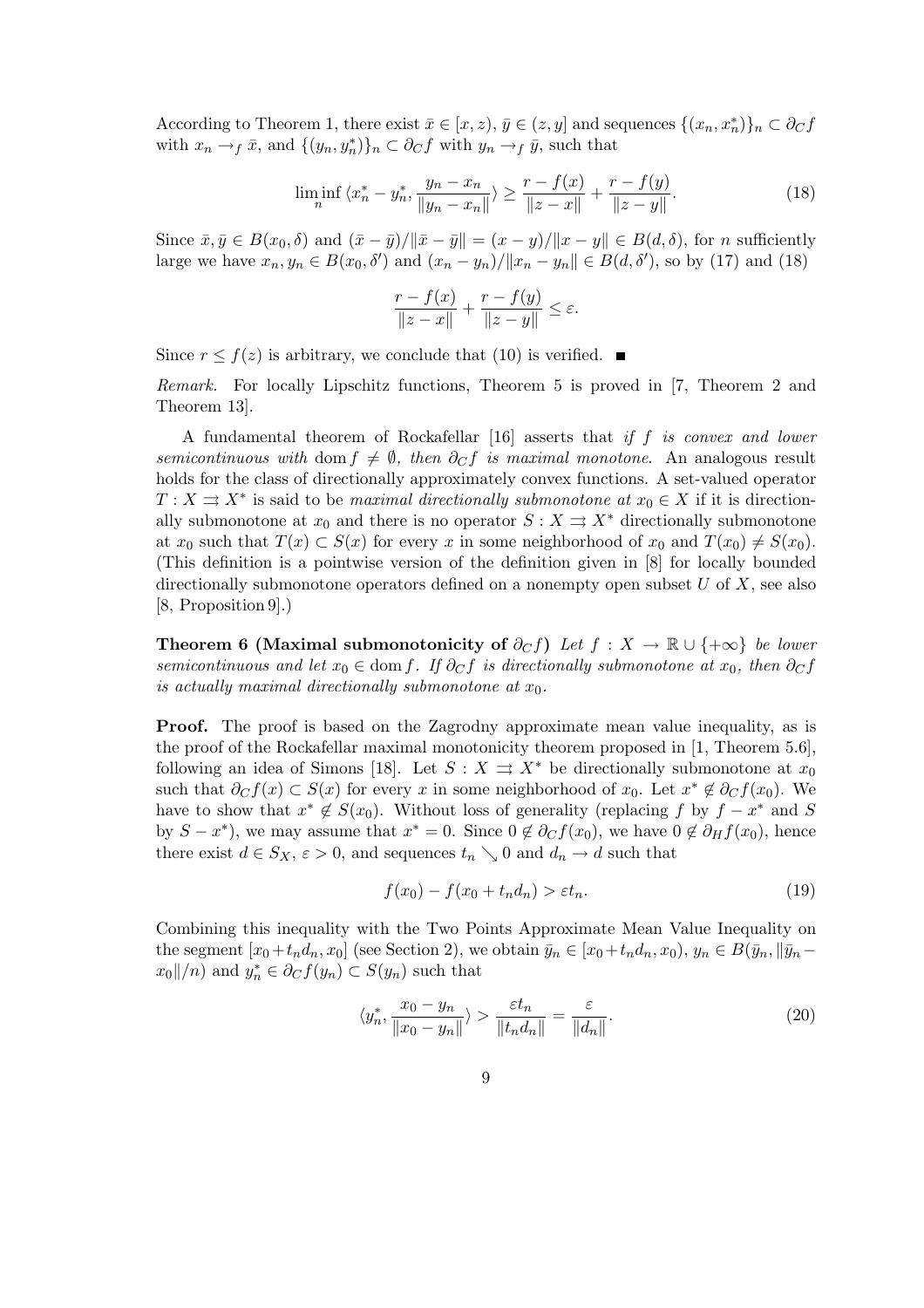Observing that  $\bar{y}_n \to x_0$ ,  $(\bar{y}_n - x_0)/\|\bar{y}_n - x_0\| = d_n/\|d_n\| \to d/\|d\| = d$  and  $\|d_n\| \to 1$ , we derive that the sequence  $\{(y_n, y_n^*)\}_n \subset S$  verifies  $y_n \to x_0$ ,  $(y_n - x_0)/||y_n - x_0|| \to d$ , and, for large  $n$ ,

$$
\langle 0 - y_n^*, \frac{x_0 - y_n}{\|x_0 - y_n\|} \rangle < -\frac{\varepsilon}{2}.
$$

This shows that 0 cannot be in  $S(x_0)$ , since S is directionally submonotone at  $x_0$ .

### 5 The case of arbitrary subdifferentials

In this section, following the abstract approach of subdifferential calculus initiated in [1] and developed further, e.g., in [13, 12], we show that the three-points approximate mean value inequality (see Theorem 1) is actually valid for a large class of subdifferentials in appropriate spaces.

More precisely, call *subdifferential*, denoted by  $\partial$ , any operator which associates a subset  $\partial f(x)$  of  $X^*$  to any lower semicontinuous  $f: X \to \mathbb{R} \cup \{+\infty\}$  and any  $x \in X$ , and satisfies the following properties:

(P1) If f is convex, then  $\partial f(x) = \{x^* \in X^* \mid \langle x^*, y - x \rangle + f(x) \leq f(y), \forall y \in X\};$ 

(P2) If  $x \in X$  is a finite local minimum of f, then  $0 \in \partial f(x)$ ;

(P3) If  $\varphi$  is convex Lipschitz and  $\partial$ -differentiable at x, then  $\partial (f + \varphi)(x) \subset \partial f(x) + \partial \varphi(x)$ ,

where  $\varphi$  is ∂-differentiable at x means that both  $\partial \varphi(x)$  and  $\partial (-\varphi)(x)$  are nonempty.

Further, given a subdifferential  $\partial$ , call  $\partial$ -*appropriate* any Banach space X in which the following Approximate Optimality Property holds (compare with the exact Optimality Property quoted in Section 2):

Approximate Optimality Property: If  $\bar{x} \in X$  is a finite local minimum of  $f + \varphi$ , where  $f: X \to \mathbb{R} \cup \{+\infty\}$  is lower semicontinuous and  $\varphi: X \to \mathbb{R}$  is convex Lipschitz, then there exist sequences  $\{(x_n, x_n^*)\}_n \subset \partial f$  with  $x_n \to_f \bar{x}$ , and  $\{(y_n, y_n^*)\}_n \subset \partial \varphi$  with  $y_n \to \bar{x}$ , such that  $||x_n^* + y_n^*|| \to 0$ .

A large class of subdifferentials (Clarke, Frechet, Hadamard, proximal etc) satisfy the above properties (P1)–(P3). Any Banach space with an equivalent  $\partial$ -smooth norm is  $\partial$ -appropriate: in particular, any Banach space is  $\partial_C$ -appropriate, any separable Banach space is  $\partial_H$ -appropriate and any Hilbert space is  $\partial_P$ -appropriate, where  $\partial_P$  denotes the proximal subdifferential (see, e.g., [2, 4]). Further, any Asplund space is  $\partial_F$ -appropriate. See [1, 13, 12] for the details.

Similarly as in Section 2, by combining the Approximate Optimality Property with the Ekeland variational principle, we obtain (see, e.g., [12]):

Approximate Subdifferential Variational Principle: Let X be a  $\partial$ -appropriate space for an arbitrary subdifferential  $\partial$ . Let  $f : X \to \mathbb{R} \cup \{+\infty\}$  be lower semicontinuous,  $\varphi: X \to \mathbb{R}$  be convex Lipschitz,  $\lambda > 0$  and  $\sigma > 0$ . If  $\bar{x} \in X$  verifies

$$
(f + \varphi)(\bar{x}) < \inf_{B(\bar{x}, \lambda)} (f + \varphi) + \lambda \sigma,
$$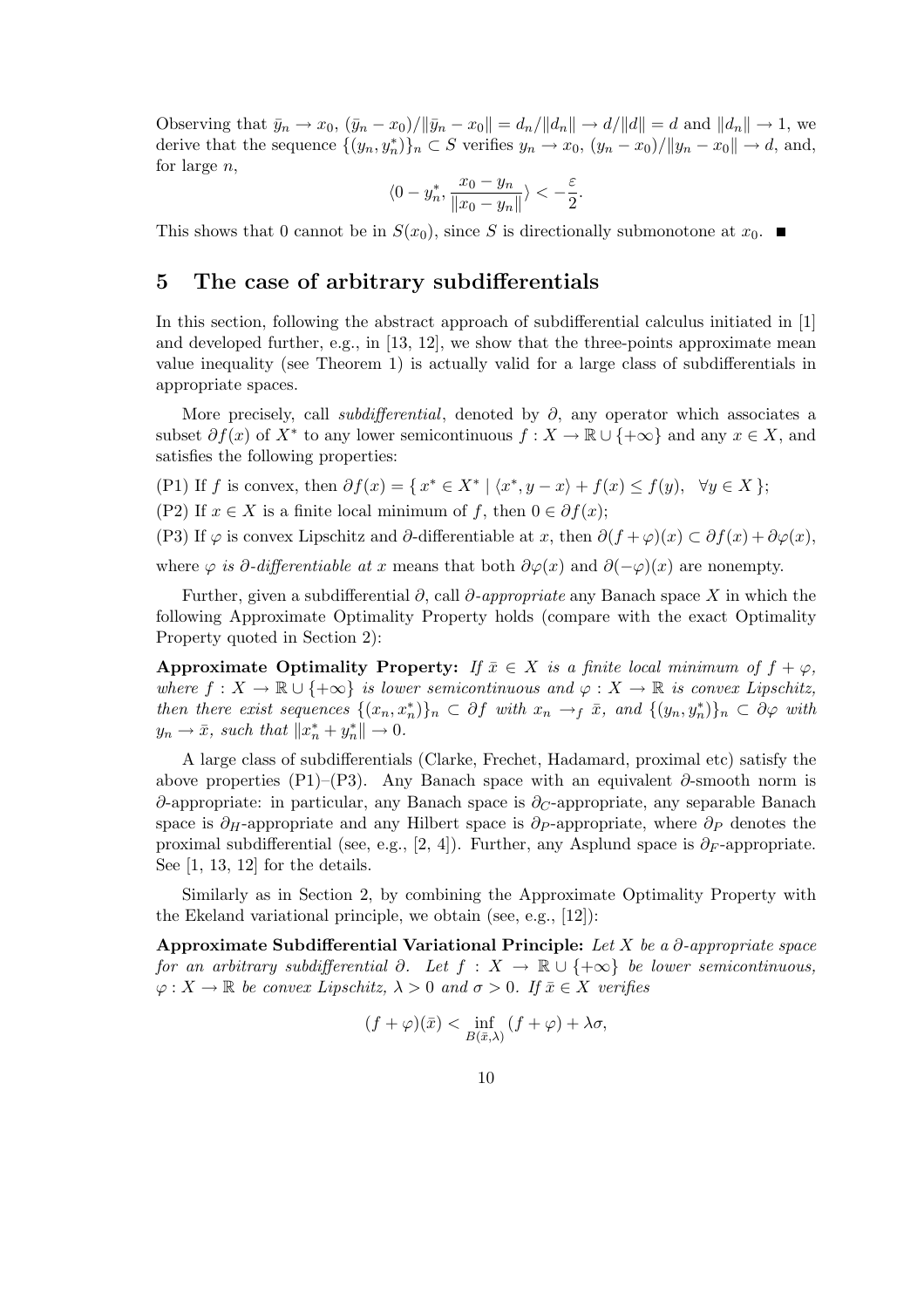then, for any  $\varepsilon > 0$ , there exist  $(x, x^*)$  in  $\partial f$  and  $(y, y^*)$  in  $\partial \varphi$  such that

- (i)  $||x \bar{x}|| < \lambda$ ,  $||y \bar{x}|| < \lambda$ ,  $||x y|| < \varepsilon$ ,
- (ii)  $f(x) + \varphi(y) \leq (f + \varphi)(\bar{x}) + \varepsilon;$
- (iii)  $||x^* + y^*|| < \sigma$ .

Using this Approximate Subdifferential Variational Principle in place of the exact one given in Section 2, it is not difficult to show that the three-points approximate mean value inequality (Theorem 1) remains valid for arbitrary subdifferentials  $\partial$  in  $\partial$ -appropriate spaces  $X$  (details are left to the reader), as is the case for Zagrodny's two-points approximate mean value inequality (see, e.g., [1, 13]). In particular, Theorem 1 is true for the Fréchet subdifferential in Asplund spaces, for the Hadamard subdifferential in separable Banach spaces, and for the proximal subdifferential in Hilbert spaces. As a consequence, the subdifferential characterization of approximate convexity (Theorem 5) also holds in  $\partial$ appropriate spaces X for any subdifferential ∂ contained in the Clarke subdifferential  $\partial_{\mathcal{C}}$ (this generalizes [8, Proposition 14]). Finally, we sketch the proof of the following result, which is analogous to Theorem 6:

Theorem 7 (Maximal submonotonicity of  $\partial_F f$  and  $\partial_H f$ ) Let  $f : X \to \mathbb{R} \cup \{+\infty\}$ be lower semicontinuous and let  $x_0 \in \text{dom } f$ .

(1) If X is Asplund and  $\partial_F f$  is submonotone at  $x_0$ , then  $\partial_F f$  is maximal directionally submonotone at  $x_0$ .

(2) If X admits an equivalent Gâteaux differentiable norm and  $\partial_H f$  is directionally submonotone at  $x_0$ , then  $\partial_H f$  is maximal directionally submonotone at  $x_0$ .

**Proof.** (1) According to the previous discussion, Theorem 5 holds for  $\partial_F$  in Asplund spaces, so we derive that f is approximately convex at  $x_0$ , hence  $\partial_C f(x_0) = \partial_H f(x_0) =$  $\partial_F f(x_0)$  by Corollary 3.1. To show that  $\partial_F f$  is maximal directionally submonotone at  $x_0$ , we argue as in Theorem 6, assuming  $0 \notin \partial_F f(x_0)$ , hence  $0 \notin \partial_H f(x_0)$ , and using the Two Points Approximate Mean Value Inequality with  $\partial_F$  in place of  $\partial_C$ .

(2) The argument is similar and therefore is not repeated.  $\blacksquare$ 

Acknowledgment. A part of this research has been made during a research visit of the first author to the Antilles-Guyane University (February 2005). The first author wishes to thank his hosts for their hospitality.

### References

- [1] Aussel, D., Corvellec, J.-N., & Lassonde, M., Mean value property and subdifferential criteria for lower semicontinuous functions, Trans. Amer. Math. Soc. 347 (1995), 4147–4161.
- [2] Borwein, J., & Zhu, Q.J., Techniques of Variational Analysis, CMS Books in Mathematics, X, 2005.